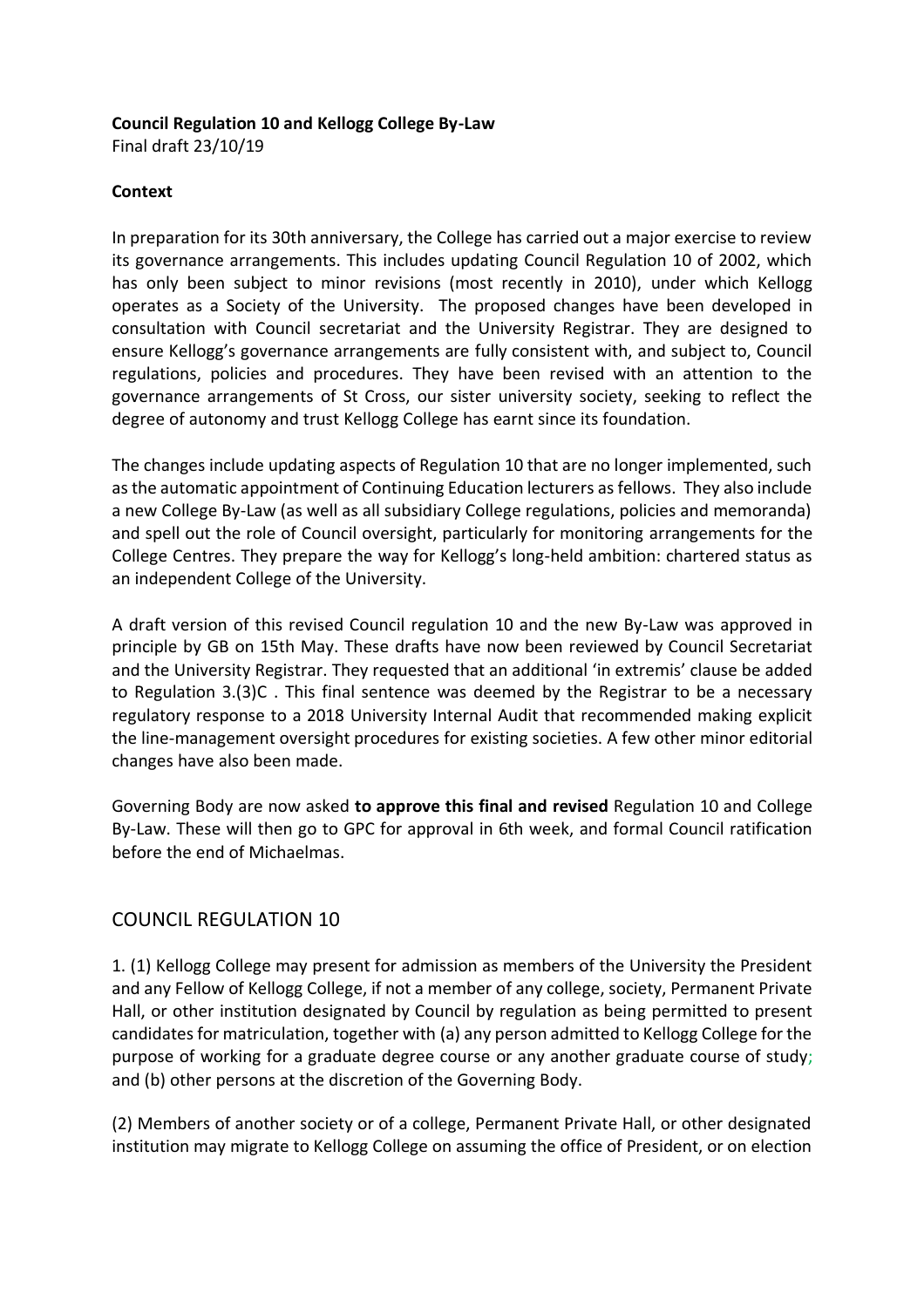as Fellow, or on admission as a student under this regulation, subject to the University Regulations on Readmission and Migration.

2 (1) The President of Kellogg College shall be appointed by Council, after it has considered any recommendations which the Governing Body may submit, on such terms and conditions as Council shall determine.

(2) On behalf of, and with the approval of, the Governing Body the President may exercise any powers and shall discharge any duties entrusted to a Head of department by University statute, regulation, policy or procedure. The President may delegate such powers and duties under the authority of regulations or resolutions made by the Governing Body from time to time.

(3) During any vacancy in the Presidency, or in the absence or during the sickness of the President, an Acting President shall be designated by Council from among the Official Fellows of Kellogg College, after it has considered any recommendations which the Governing Body may submit. Such Acting President shall have power to undertake all acts which the President is authorised or required to perform.

(4) The President may hold their office in conjunction with a professorship or other university teaching or research post if Council, after consultation with the relevant divisional board and any other bodies concerned, shall so decide.

(5) The Presidency shall not be held concurrently with the headship or fellowship (other than an Honorary or Emeritus Fellowship) of another college, society, Permanent Private Hall or other designated institution.

3. (1) The Governing Body of Kellogg College shall consist of the President, who shall be its chair, and its Official Fellows.

(2) The Governing Body may from time to time make by-laws which shall be consistent with, and subject to, the statutes, regulations, policies and procedures of the University, and which when approved by Council, shall be binding on all Fellows of Kellogg College.

(3) The Governing Body shall have full powers (subject to the provisions of these Regulations) to do all that may be necessary to administer Kellogg College as a society of the University, subject to the following conditions:

(*a*) it shall submit a report annually to Council;

(*b*) it shall submit to Council each Hilary Term estimates of its income and expenditure in respect of the ensuing financial year and shall satisfy Council that no charge will fall on university funds except in so far as may already have been authorised by Council;

(c) it shall develop academic policy for Kellogg College which shall be consistent with the University's strategies and plans as approved from time to time by Council. In cases in which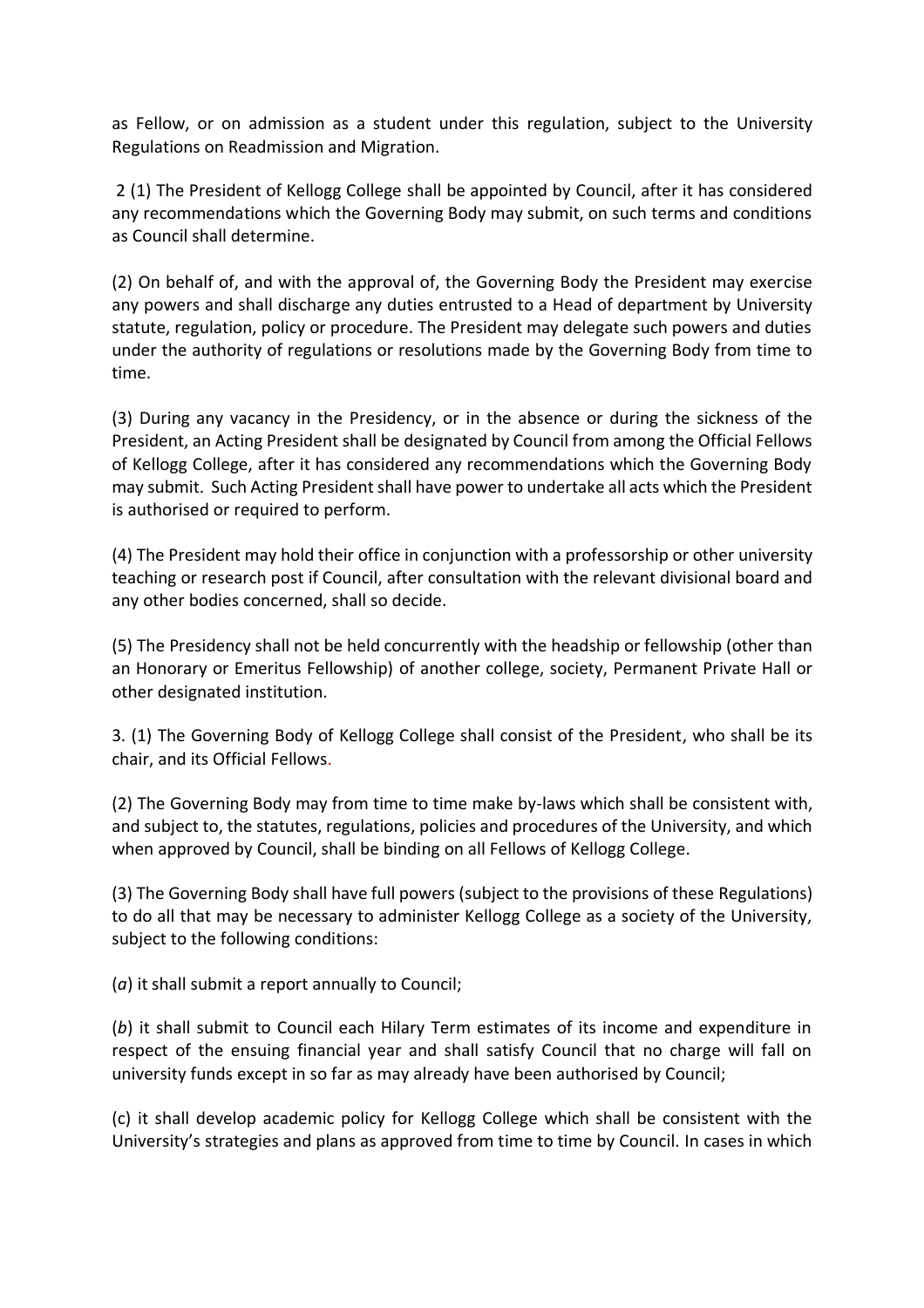Council thinks it appropriate, Council may direct the governing body on certain courses of action consistent with those strategies and plans.

4. (1) The Governing Body may elect to Official Fellowships of Kellogg College:

(*a*) the holders of university appointments who are entitled to fellowships under the provisions of any statute or regulation; and

(*b*) any other members of Congregation, so long as the total number of fellows elected under this paragraph shall not exceed one-quarter of the total number of fellows who constitute the governing body.

(2) In no case shall an Official Fellowship of Kellogg College be held concurrently with the headship of, or a fellowship (other than an Honorary or Emeritus Fellowship), in another society or any college, Permanent Private Hall, or other designated institution.

5. The Governing Body may, in accordance with by-laws approved from time to time by Council under the provisions of regulation 3 (2) above, elect to other categories of fellowship.

6. Any Fellow of Kellogg College who ceases to hold the post by virtue of which he or she was elected to a Fellowship of Kellogg College shall immediately vacate that fellowship.

7. With the exception of the President, the officers of Kellogg College shall be appointed by the Governing Body on such terms and conditions as shall be determined by the Governing Body.

8. Kellogg College may establish Centres, subject to the approval of Council in each case and provided that each Centre shall be subject to all the statutes, regulations, policies and procedures of the University.

# **KELLOGG COLLEGE BY-LAW**

## *Preamble*

*The College was established in 1990 and is a Society of the University of Oxford under Statute V of the University's Statutes. The College was re-named in 1994 in recognition of the generous founding gift given by the W K Kellogg Foundation. The College's objectives are, for the public benefit, to advance part-time and full-time graduate-level studies, with a particular emphasis on lifelong learning and professional development. This By-Law was made by the College's Governing Body in accordance with powers granted under University Council Regulations 10 of 2002 and comes into force on [date].*

++++++++++++++++++++++

## *Section I: Membership of the College*

I (1) The members of the College shall be:

- (a) A President;
- (b) The Fellows elected in accordance with section III of this By-Law;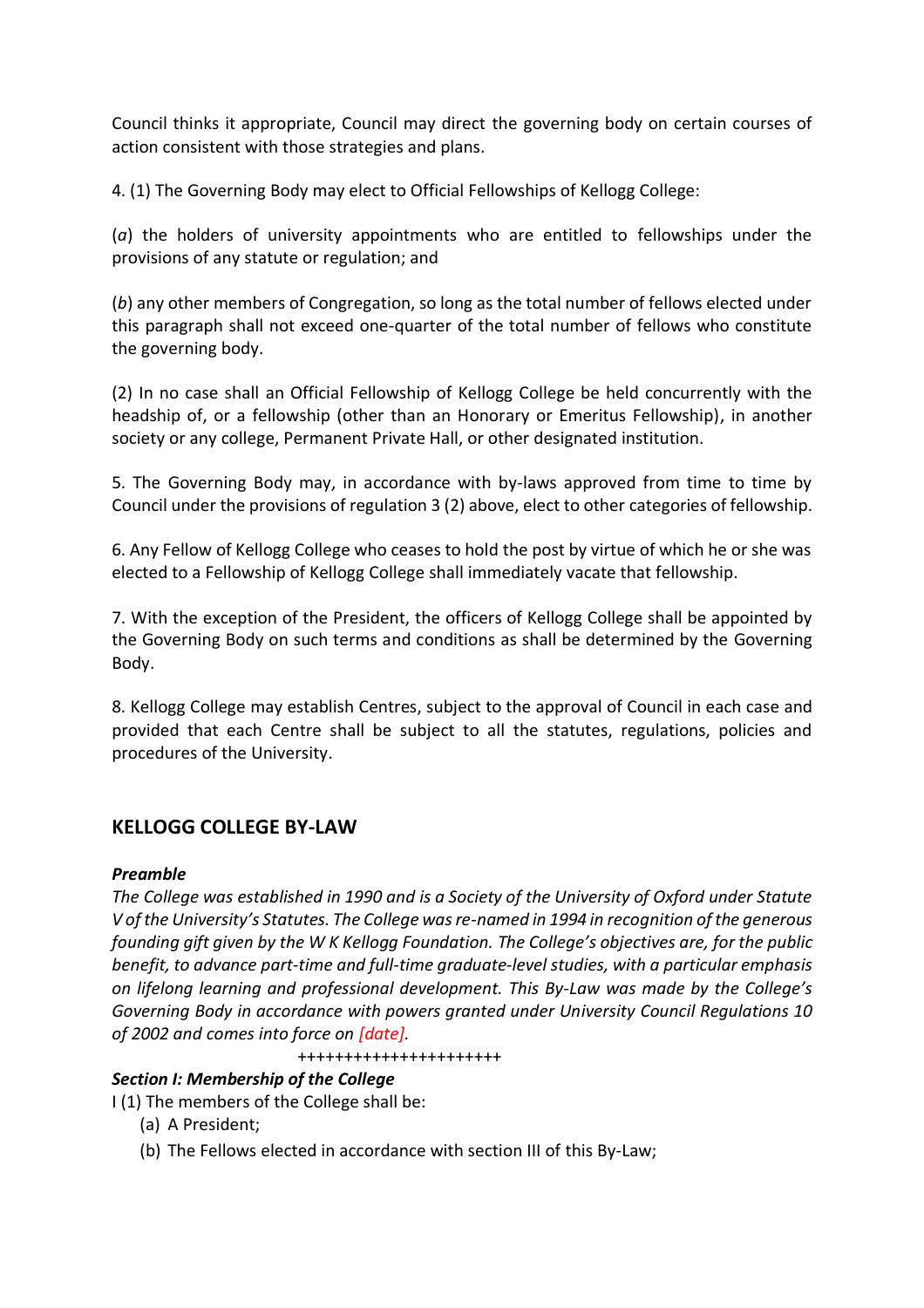- (c) Those persons admitted as students of the College in accordance with section IV of this By-Law);
- (d) Such other persons as the College may at its discretion admit as members.

I (2) In accordance with University Council Regulations 10 of 2002, regulation 1(2), "members of another society or of a college, Permanent Private Hall, or other designated institution may migrate to Kellogg College on assuming the office of President, or on election as Fellow, or on admission as a student under this regulation, subject to the University Regulations on Readmission and Migration".

# *Section II: Presidency of the College*

II (1) In accordance with University Council Regulations 10 of 2002, regulations 2(1) to 2(5):

- (a) "The President of Kellogg College shall be appointed by Council, after it has considered any recommendations which the Governing Body may submit, on such terms and conditions as Council shall determine."
- (b) "On behalf of, and with the approval of, the Governing Body, the President may exercise any powers and shall discharge any duties entrusted to a Head of department by University statute, regulation, policy or procedure. The President may delegate such powers and duties under the authority of regulations or resolutions made by the Governing Body from time to time."
- (c) "During any vacancy in the Presidency, or in the absence or during the sickness of the President, an Acting President may be designated by Council from among the Official Fellows of Kellogg College, after it has considered any recommendations which the Governing Body may submit. Such Acting President shall have power to undertake all acts which the President is authorised or required to perform."
- (d) "The President may hold their office in conjunction with a professorship or other university teaching, or research post if Council, after consultation with the relevant divisional board and other bodies concerned, shall so decide."
- (e) "The Presidency shall not be held concurrently with the headship or a fellowship (other than an Honorary or Emeritus Fellowship) of another college, society, Permanent Private Hall, or other designated institution."
- II (2) In addition to the duties specified in section II (1) (b) of this By-Law, the President shall:
	- promote the College's interests and well-being
	- play a leading role in the College's intellectual life, creating an academic environment in which students can excel
	- exercise general oversight of the College in all its activities
	- preside over meetings of the Governing Body (except as otherwise provided in Standing Orders or in any by-law or College regulation)
	- represent the College's interests throughout the University and promote and represent the College to the wider world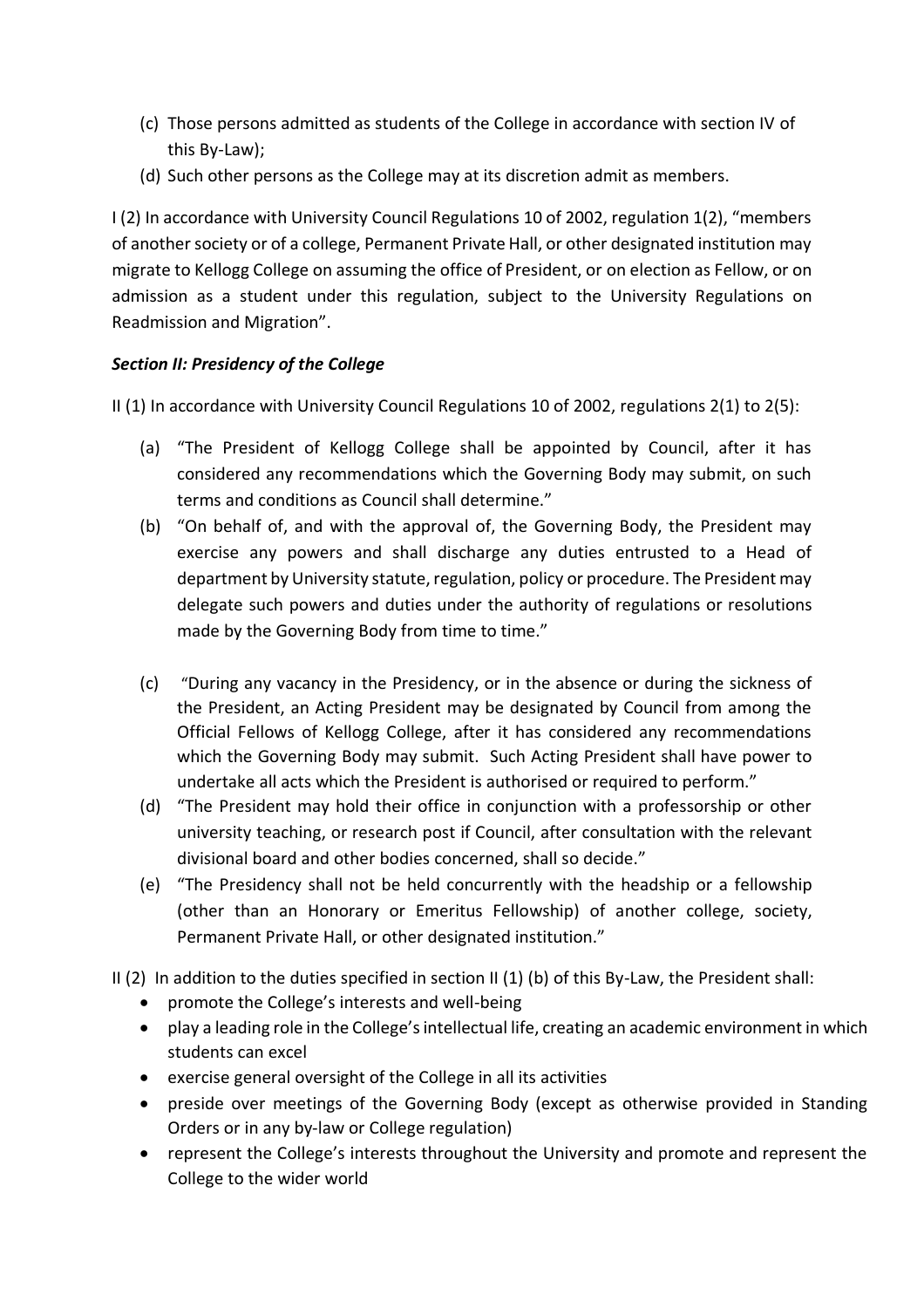- play a full part in the College's social life
- be available to all members of the College for discussion on matters of concern to them that bear on the College.

#### *Section III: Fellows of the College*

III (1) In accordance with University Council Regulations 10 of 2002, regulations 4 to 5:

- (a) The College's Governing Body shall elect Fellows in different categories (as set out in a College regulation made by the Governing Body under the provisions of this By-Law, such College regulation being consistent with the University Council Regulations).
- (b) "In no case shall an Official Fellowship of Kellogg College be held concurrently with the headship of or a fellowship (other than an Honorary or Emeritus Fellowship) in another society or any college, Permanent Private Hall, or other designated institution."
- (c) "Any Fellow of Kellogg College who ceases to hold the post by virtue of which he or she was elected to a Fellowship of the College shall immediately vacate that Fellowship."

III (2) Election to a Fellowship shall be by a simple majority of those present and voting at the meeting of the Governing Body, except where Fellows are elected under delegated authority granted under the procedures set out in Standing Orders for dealing with Official Fellowships associated with University appointments and with urgent Vacation Business.

III (3) Deprivation of a Fellowship shall not take effect unless (a) one half of the members of the Governing Body vote in favour, and (b) two-thirds of those members present and voting at the meeting vote in favour.

## *Section IV: Students of the College*

IV (1) The Governing Body shall admit students to membership of the College on the basis of their potential to benefit from admission and/or to advance the objects of the College by their academic work or research.

IV (2) In accordance with University Council Regulations 10 of 2002, regulation 1(2), the College may present for matriculation into the University any person who has been admitted to the College for the purpose of working for a graduate degree course or any other graduate university qualification requiring matriculation.

IV (3) The Governing Body may also enrol as Associate Students of the College persons who are engaged in award-bearing courses. Such Associate Students shall not be admitted to membership of the College but shall nevertheless be required to observe the College regulations relating to student conduct insofar as these regulations are applicable to their circumstances.

 IV (4) The Governing Body shall make and publish College regulations relating to student matters such as academic performance, discipline, awards and payments, complaints procedures.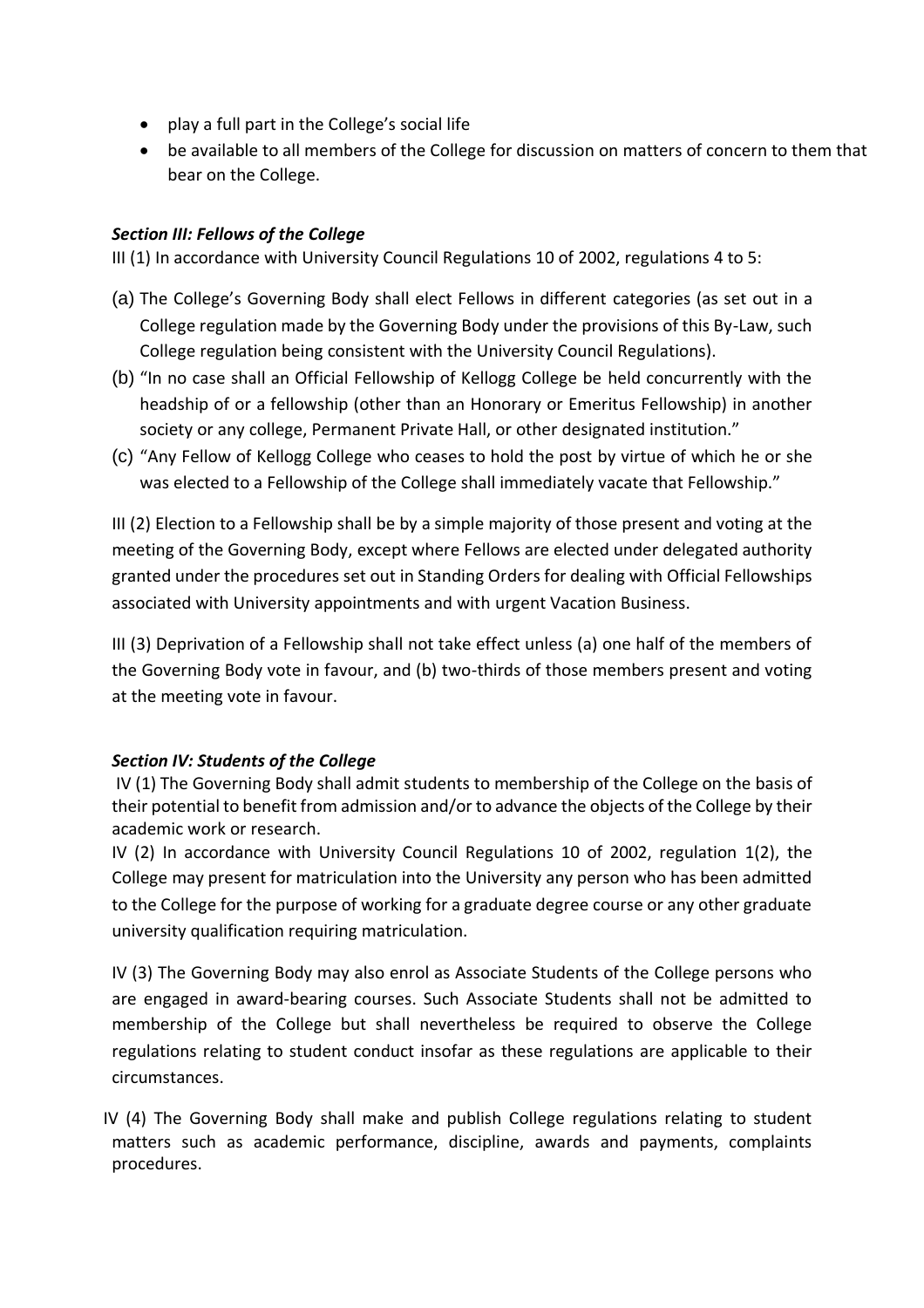#### *Section V: The Governing Body*

V (1) In accordance with University Council Regulations 10 of 2002, regulation 3:

- (a) "The Governing Body of Kellogg College shall consist of the President, who shall be its chair, and its Official Fellows.
- (b) "The Governing Body may from time to time make by-laws which shall be consistent with the statutes, regulations, policies and procedures of the University, and which, when approved by Council, shall be binding on all Fellows of the College." Proposals to Council for the adoption of, or any amendment to, each such by-law shall require the approval of at least two-thirds of the members of the Governing Body who are present and voting at the meeting concerned.
- (c) "The Governing Body shall have full powers (subject to the provisions of the Council Regulations) to do all that may be necessary to administer the College as a society of the University."
- (d) "The Governing Body shall submit (i) a report annually to Council"; and (ii) "submit to Council each Hilary Term, estimates of its income and expenditure in respect of the ensuing financial year and shall satisfy Council that no charge will fall on university funds except in so far as may already have been authorised by Council".

V (2) In accordance with Council Regulations 10 of 2002, regulation 3, the Governing Body "shall develop academic policy for Kellogg College which shall be consistent with the University's strategies and plans as approved from time to time by Council".

V (3) In accordance with Council Regulations 10 of 2002, regulation 5, "with the exception of the President, the officers of Kellogg College shall be appointed by the Governing Body on such terms and conditions as it shall determine." The Governing Body shall publish and keep updated a list of such officers and outline of their duties.

V (4) The Governing Body shall draw up and publish a set of Standing Orders for the proper and effective conduct of its business.

V (5) The Governing Body shall draw up and publish a Memorandum outlining the responsibilities of its members.

V (6) In addition to those College regulations specified by By-Law, the Governing Body may make and publish such other regulations as it deems necessary for the governance of the College. The adoption of, or amendment to, any College regulation shall require the approval of at least two-thirds of the members of the Governing Body who are present and voting at the meeting concerned.

V (7) The Governing Body may establish such standing or ad hoc committees as it deems necessary, and shall make and publish a College regulation for the composition, terms of reference and any delegated powers of standing committees

V (8) The Governing Body may delegate (subject to (a) University Council Regulations 10 of 2002 and (b) conditions specified by the Governing Body) power to take decisions on particular matters to a committee or to one or more College Officers or other individuals, whether or not they are members of the Governing Body.